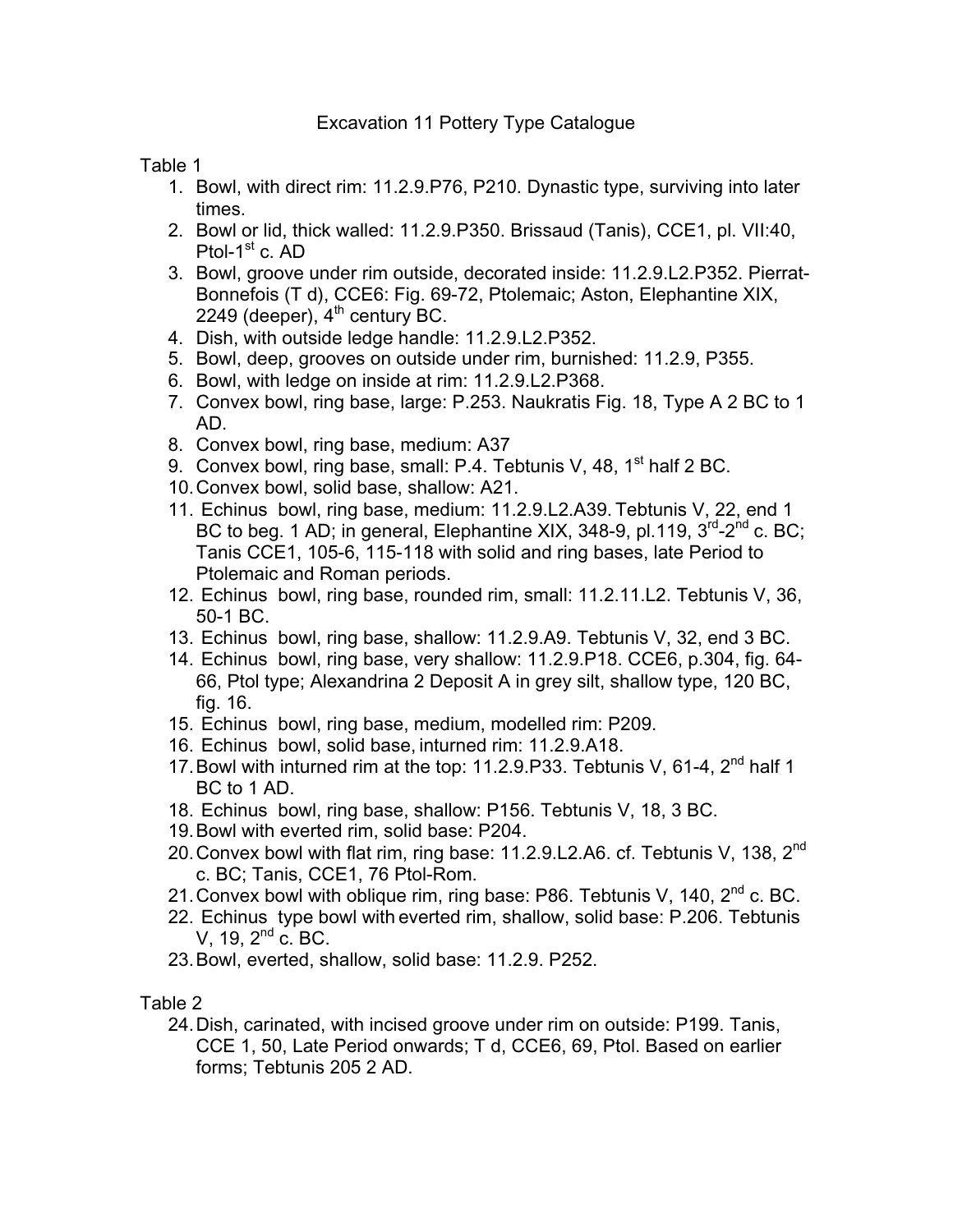- 25. Bowl, everted, thick solid base: P90. Tebtunis V, 67, Haut Empire; Naukratis B, p.35, fig. 16, 1007, 2-3 AD.
- 26. Bowl, everted rim, carinated, deep: 11.2.9.P77. Tanis, CCE 1, 65-67, 69 2<sup>nd</sup> c. BC to 1 c. AD; Lauffray (Karnak), 100, fig. 49, 192b, 22 Ptolemaic; Tebtunis V, 101-9, 114 2nd c. BC to  $2^{nd}$  c. AD.
- 27. Bowl, everted rim, carinated, thick walled: 11.2.14 and P212. Tebtunis V, 119. 150-200 AD.
- 28. Bowl, everted rim, carinated, shallow: P158. cf. Alexandrian Hellenistic type, laigne, CCE6, fig. 4-3; Tebtunis V, 106, no context; hellenistic protoype 'colour coated ware'; Alex 2 Deposit A fig. 14 and 15; 120 BC grey silt; Mons Claud. Fig. 1.39, types 21-22 Trajan-Severan.
- 29. Bowl, everted and grooved rim, carinated: 11.2.9.L2.A34.
- 30. Bowl, everted and grooved rim, carinated, solid base: P166.
- 31. Bowl, everted and grooved rim, carinated, ring base, shallow: 11.2.9.P65
- 32. Bowl, everted and grooved rim, carinated, ring base, large: 11.2.9.P10 and P11
- 33. Bowl, everted and grooved rim, carinated, solid base, deep: P173.
- 34. Bowl, everted and grooved rim, ring base, carinated, very deep: 11.2.9.P63. cf. Tebtunis V, 120 (not grooved), 250-200 BC.
- 35. Tulip bowl, oblique rim, carinated, tall: P149. Tebtunis V, 147 (Sais example is more angular), 300-250 BC; Alexandrina 2, deposit B, fig. 64- 65, 'medicine pots' c. 100 AD, more slender, but profile sim.; cf. Gempeler Beaker T615b (broader), abb. 72.7-16, p.126 maybe 6th c. AD onward.
- 36. Plate with downturned rim: 11.1.2.11.P389. Tebtunis V, 525-9, 2-1 BC.
- 37. Plate with modelled rim: P330. Tebtunis V, 169, 2<sup>nd</sup> c. BC.
- 38. Plate with modelled rim, small: P331. Tebtunis V, 180, 2<sup>nd</sup> c. BC.
- 39. Plate with modelled rim, solid foot, waster: P336. Tebtunis V, 178 (Sais foot is solid),  $2<sup>nd</sup>$  c. BC.
- 40. Lopas , with burnishing on the inside: 11.2.9.P13. Tebtunis V, 213, end  $2^{nd}$  c. BC; Tanis CCE 1, 186, Ptol.-Rom.
- 41. Marmite ( caccabai ), handle at rim and shoulder: P3. cf. Tebtunis V, 252- 6,  $3^{rd}$ - $2^{nd}$  c. BC; Tanis CCE1, 205 (nd); Naukratis fig. 15, no.1194, 1<sup>st</sup> c. BC to 1st c. AD.
- 42. Marmite ( caccabai; or chytra ), lentoid body: 11.2.9.A19. Tebtunis V, 263,  $3<sup>rd</sup>$  c. BC; Quseir Qadim, pl.10.I, 1-3 AD.
- 43. Marmite, ribbed neck, large: 11.2.9.P64 and P66.
- 44. Marmite neck, turned inward: 11.2.9.L3.P383. cf. Tebtunis V. 264. 2<sup>nd</sup> c. BC.
- 45. Marmite, inside ledge, looped handles, large: P64. cf. Tebtunis V, 271 (but with collarette),  $2^{nd}$  c. BC; cf. Mons Claud. 48-402, fig. 1-31 Trajanic.
- 46. Marmite, with collarette, flat handle: 11.2.09.P80-82. cf. Tebtunis 268-270, 3 c. BC to 2 c. AD; Naukratis Type H, p.34, fig.16, no.1457, 1458, 4-5 c. AD; cf. Tanis CCE 1, 202, LP to Ptol.
- 47. Marmite, globular, double grooved rim: 11.2.9.L3.P385, cf. Tebtunis 281- 95, 2nd c. BC to 2nd c. AD; Lauffray (Karnak), 107, fig. 54:110, Ptolemaic;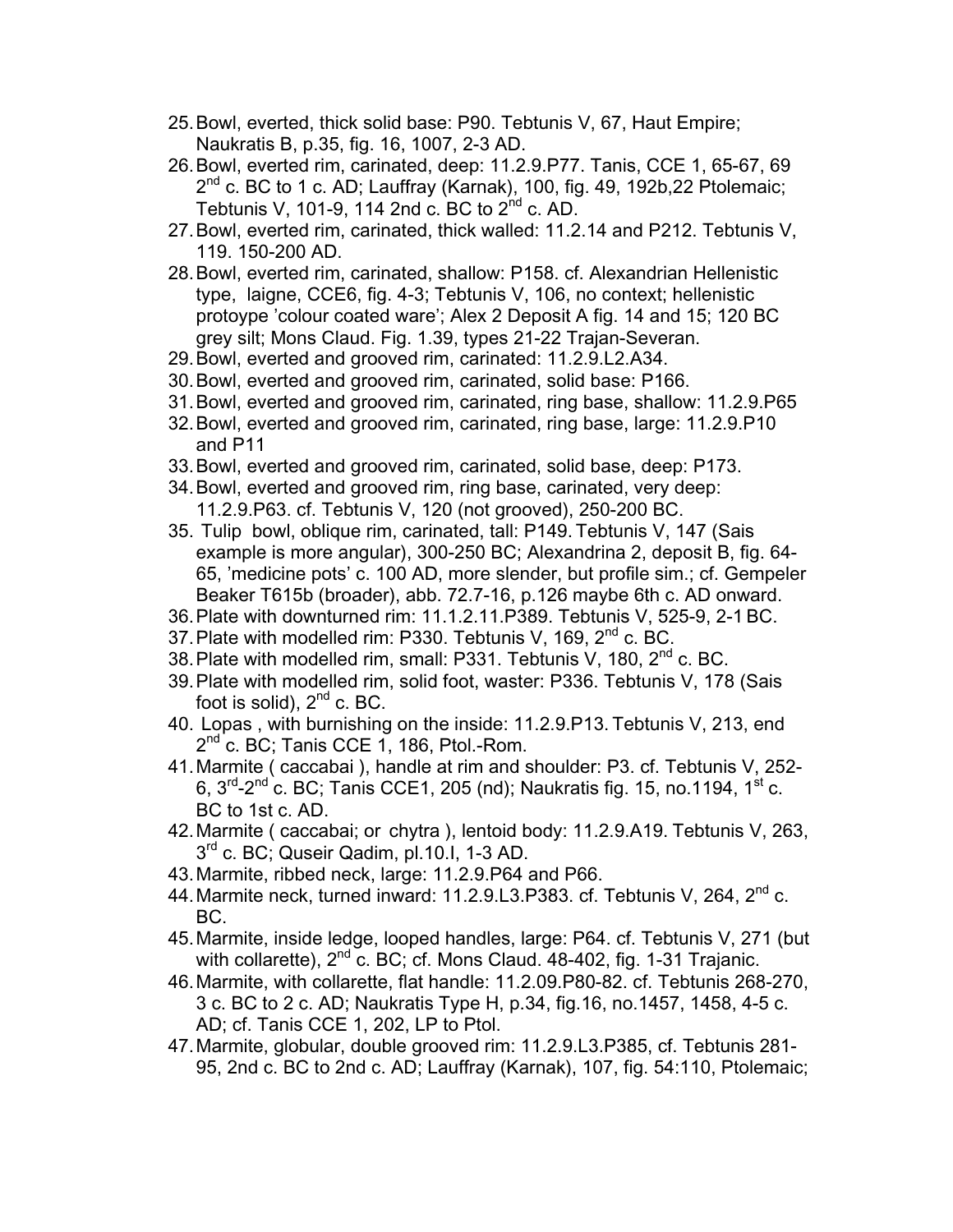Quseir Qadim pl. 9s, 26l, 1-3 AD; Naukratis Type B, Fig. 20.307, 3<sup>rd</sup> c. AD.

- 48. Cooking pot, square body, slightly inturned rim, ring base: 11.2.9.L2.A13,24,35. cf. Mendes, Royal Nec. Pl. K.37 not so square 'hellenistic'.
- 49. Bread mould, raised base inside, ribbed sides: cf. Tebtunis V, 610,  $1<sup>st</sup>$  c. BC.

Table 3

- 50. Frying pan , with grooved rim, flat horizontal handle: 11.2.9.P356. cf. Tebtunis V, 133?, no context.
- 51. Hydria rim, white-yellow slip on outside: 11.2.8. cf. Tebtunis V, 398-401,  $3<sup>rd</sup>$ -2<sup>nd</sup> c. BC; Tanis CCE 1:144, 2<sup>nd</sup> c. BC to 1 c. AD.
- 52. Hydria rim, squared off: 11.2.9.P356. cf. Tebtunis 398, 250-175 BC.
- 53. Hydria base, with raised line around the foot: 11.2.9.L2.A29.
- 54. Unguentarium neck: P327. Kom Hadid 2.3.4.1 hellenistic.
- 55. Unguentarium body, with solid, flat base: P321.
- 56. Unguentarium body, with uneven base: 11.2.9.P95. cf. Tebtunis V, 562, 50-1 BC; Ballet 2007, Tebtunis 23, 2 half 3 to 2 BC.
- 57. Jug, with flared neck and ring base: 11.2.11.A10,A25. cf. Tebtunis V, 463 (larger), end  $2^{nd}$  c. AD.
- 58. Jug, waster: 11.2.9.P71.
- 59. Jug, with slightly flared rim, similar to 57: 11.2.11.A7 and 11.2.9.L2.P33 (see above).
- 60. Jug, with folded rim, flattish base: 11.2.9.L2.A38.
- 61. Jug neck, with out-turned and folded rim: 11.2.9.P86. cf. Tebtunis V, 390,  $2^{nd}$  c. BC.
- 62. Jug neck, with double ridge at rim: 11.2.11.P358. cf. Tebtunis V, 666, no context; Mareotis, Fig. 4.6, no.36 (marl saqia jar) Early-Late Rom; Mons Claud, fig. 1.21, 39-244 with 2 handles Trajanic.
- 63. Oinochoe, with looped handle (small): P342. cf. Tebtunis 580-1, 1<sup>st</sup> c. BC.
- 64. Jug with looped handle at rim and shoulder, small: P.319. cf. Tebtunis V, 561, 3rd c. BC.
- 65. Jug or amphora miniature: P316.
- 66. Amphora miniature: P236. cf. Marangou and Marchand, CCE8, fig. 12-23, Nikandros group, end 3<sup>rd</sup> c. BC.
- 67. Ovoid jar, with everted rim and pointed base: P135.
- 68. Ovoid jar, everted rim, rounded base: 11.2.09.L2.A30,32. cf. Tebtunis V, 501,  $2^{nd}$  c. BC.
- 69. Ovoid jar, everted rim, slender body: 11.2.09.L2.A14.
- 70. Ovoid jar, everted rim, small: 11.2.9.P354. cf. Tebtunis V, 528, 2 BC.
- 71. Sausage jar, with slender body, ribbed: 11.2.9.P74.

## Table 4

72. Necked jar, ribbed: 11.2.0.P353.